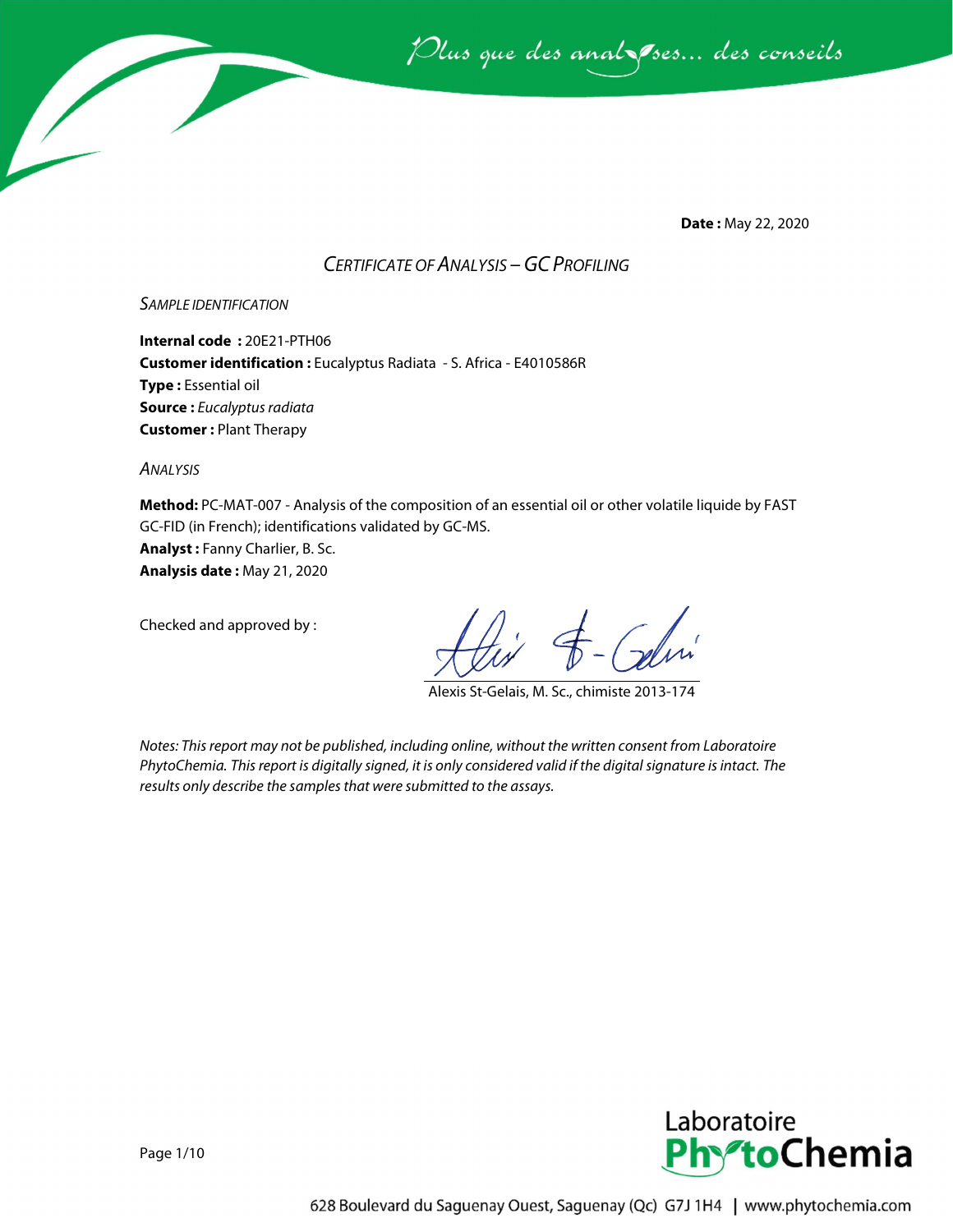#### *PHYSICOCHEMICAL DATA*

**Physical aspect:** Faintly yellow liquid **Refractive index:** 1.4638 ± 0.0003 (20 °C; method PC-MAT-016)

*CONCLUSION*

No adulterant, contaminant or diluent has been detected using this method.



**PhytoChemia**<br>*PhytoChemia*<br>*Plus que des analyses... des conseils*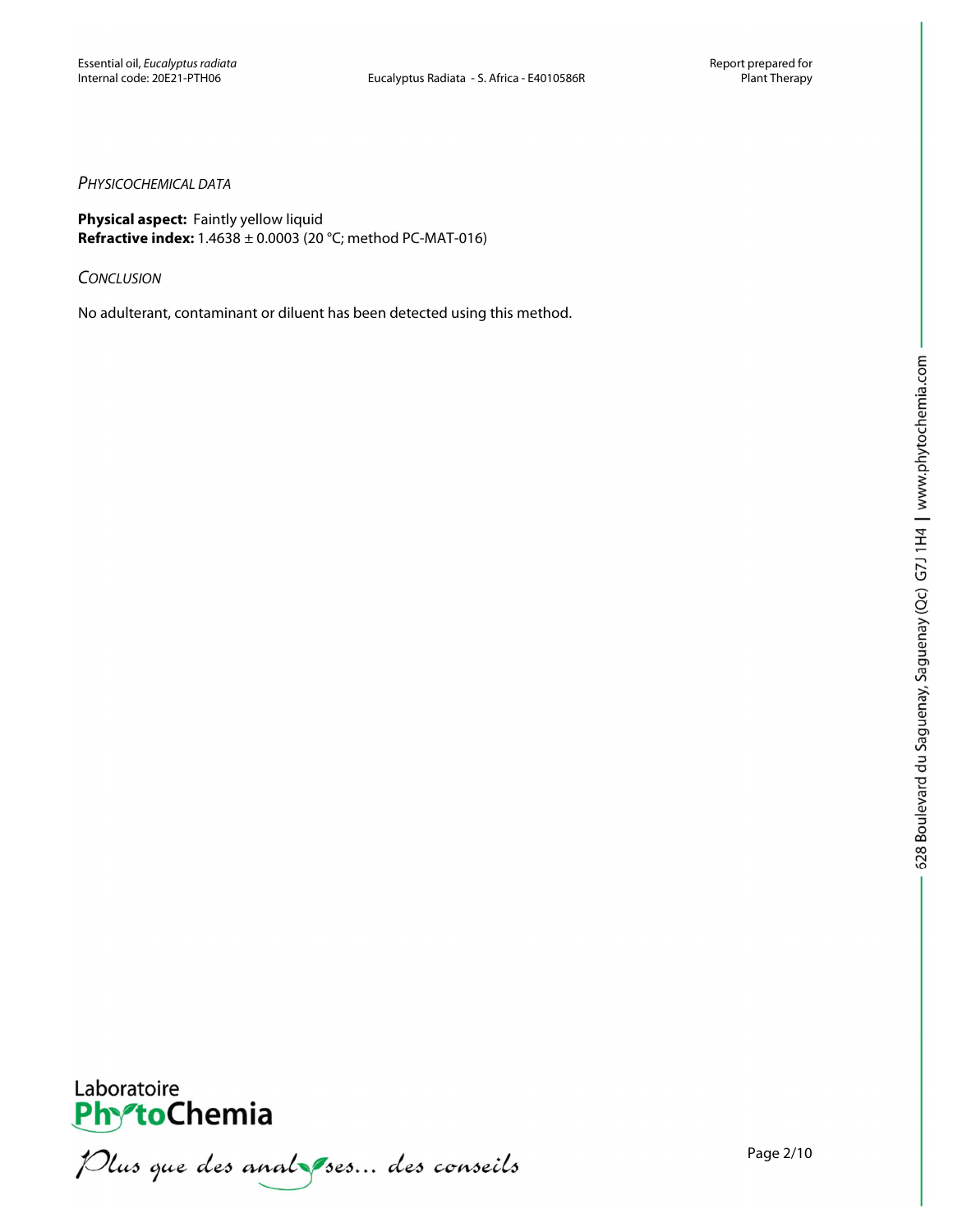### *ANALYSIS SUMMARY – CONSOLIDATED CONTENTS*

New readers of similar reports are encouraged to read table footnotes at least once.

| $\%$<br>Identification<br><b>Class</b><br>0.21<br>Monoterpene<br>a-Thujene<br>a-Pinene<br>1.71<br>Monoterpene<br>0.02<br>Camphene<br>Monoterpene<br>0.01<br>a-Fenchene<br>Monoterpene<br>0.54<br>$\beta$ -Pinene<br>Monoterpene<br>1.09<br>Sabinene<br>Monoterpene<br>0.01<br>trans-para-Menthane<br>Monoterpene<br>0.03<br>Unknown<br>Unknown<br>0.96<br>Monoterpene<br><b>Myrcene</b><br>trans-Dehydroxylinalool oxide<br>tr<br>Monoterpenic ether<br>0.50<br>α-Phellandrene<br>Monoterpene<br>0.02<br>Pseudolimonene<br>Monoterpene<br>0.31<br>Monoterpene<br>a-Terpinene<br>4.72<br>Monoterpene<br>Limonene<br>68.62<br>1,8-Cineole<br>Monoterpenic ether<br>0.03<br>Monoterpene<br>$(Z)-\beta$ -Ocimene<br>0.26<br>$(E)-\beta$ -Ocimene<br>Monoterpene<br>0.59<br>γ-Terpinene<br>Monoterpene<br>0.02<br>cis-Sabinene hydrate<br>Monoterpenic alcohol<br>0.02<br>Monoterpenic alcohol<br>cis-Linalool oxide (fur.)<br>0.16<br>Monoterpene<br>Terpinolene<br>0.02<br>Monoterpene<br>para-Cymenene<br>0.02<br>trans-Sabinene hydrate<br>Monoterpenic alcohol<br>0.41<br>Monoterpenic alcohol<br>Linalool<br>0.15<br>cis-para-Menth-2-en-1-ol<br>Monoterpenic alcohol<br>trans-Pinocarveol<br>0.01<br>Monoterpenic alcohol<br>0.10<br>Monoterpenic alcohol<br>trans-para-Menth-2-en-1-ol<br>0.03<br>Monoterpenic alcohol<br>Isopulegol<br>meta-Mentha-4,6-dien-8-ol<br>0.01<br>Monoterpenic alcohol<br>Citronellal<br>0.03<br>Monoterpenic aldehyde<br>0.01<br>Nerol oxide<br>Aliphatic ether<br>0.02<br>Monoterpenic alcohol<br>Borneol<br>0.22<br>Monoterpenic alcohol<br>δ-Terpineol<br>1.68<br>Monoterpenic alcohol<br>Terpinen-4-ol<br>0.02<br>Normonoterpenic ketone<br>Cryptone<br>0.02<br>para-Cymen-8-ol<br>Monoterpenic alcohol<br>a-Terpineol<br>10.36<br>Monoterpenic alcohol<br>0.06<br>Monoterpenic alcohol<br>Myrtenol<br>0.01<br>Monoterpenic ether<br>cis-a-Phellandrene epoxide (IPP vs Me)<br>0.06<br>trans-Piperitol<br>Monoterpenic alcohol<br>0.01<br>Monoterpenic alcohol<br>exo-2-Hydroxycineole<br>0.08<br>Nerol<br>Monoterpenic alcohol<br>Citronellol<br>0.06<br>Monoterpenic alcohol<br>0.70<br>Monoterpenic aldehyde<br>Neral<br>0.26<br>Piperitone<br>Monoterpenic ketone |  |  |
|----------------------------------------------------------------------------------------------------------------------------------------------------------------------------------------------------------------------------------------------------------------------------------------------------------------------------------------------------------------------------------------------------------------------------------------------------------------------------------------------------------------------------------------------------------------------------------------------------------------------------------------------------------------------------------------------------------------------------------------------------------------------------------------------------------------------------------------------------------------------------------------------------------------------------------------------------------------------------------------------------------------------------------------------------------------------------------------------------------------------------------------------------------------------------------------------------------------------------------------------------------------------------------------------------------------------------------------------------------------------------------------------------------------------------------------------------------------------------------------------------------------------------------------------------------------------------------------------------------------------------------------------------------------------------------------------------------------------------------------------------------------------------------------------------------------------------------------------------------------------------------------------------------------------------------------------------------------------------------------------------------------------------------------------------------------------------------------------------------------------------------------------------------------------------------------------------------|--|--|
|                                                                                                                                                                                                                                                                                                                                                                                                                                                                                                                                                                                                                                                                                                                                                                                                                                                                                                                                                                                                                                                                                                                                                                                                                                                                                                                                                                                                                                                                                                                                                                                                                                                                                                                                                                                                                                                                                                                                                                                                                                                                                                                                                                                                          |  |  |
|                                                                                                                                                                                                                                                                                                                                                                                                                                                                                                                                                                                                                                                                                                                                                                                                                                                                                                                                                                                                                                                                                                                                                                                                                                                                                                                                                                                                                                                                                                                                                                                                                                                                                                                                                                                                                                                                                                                                                                                                                                                                                                                                                                                                          |  |  |
|                                                                                                                                                                                                                                                                                                                                                                                                                                                                                                                                                                                                                                                                                                                                                                                                                                                                                                                                                                                                                                                                                                                                                                                                                                                                                                                                                                                                                                                                                                                                                                                                                                                                                                                                                                                                                                                                                                                                                                                                                                                                                                                                                                                                          |  |  |
|                                                                                                                                                                                                                                                                                                                                                                                                                                                                                                                                                                                                                                                                                                                                                                                                                                                                                                                                                                                                                                                                                                                                                                                                                                                                                                                                                                                                                                                                                                                                                                                                                                                                                                                                                                                                                                                                                                                                                                                                                                                                                                                                                                                                          |  |  |
|                                                                                                                                                                                                                                                                                                                                                                                                                                                                                                                                                                                                                                                                                                                                                                                                                                                                                                                                                                                                                                                                                                                                                                                                                                                                                                                                                                                                                                                                                                                                                                                                                                                                                                                                                                                                                                                                                                                                                                                                                                                                                                                                                                                                          |  |  |
|                                                                                                                                                                                                                                                                                                                                                                                                                                                                                                                                                                                                                                                                                                                                                                                                                                                                                                                                                                                                                                                                                                                                                                                                                                                                                                                                                                                                                                                                                                                                                                                                                                                                                                                                                                                                                                                                                                                                                                                                                                                                                                                                                                                                          |  |  |
|                                                                                                                                                                                                                                                                                                                                                                                                                                                                                                                                                                                                                                                                                                                                                                                                                                                                                                                                                                                                                                                                                                                                                                                                                                                                                                                                                                                                                                                                                                                                                                                                                                                                                                                                                                                                                                                                                                                                                                                                                                                                                                                                                                                                          |  |  |
|                                                                                                                                                                                                                                                                                                                                                                                                                                                                                                                                                                                                                                                                                                                                                                                                                                                                                                                                                                                                                                                                                                                                                                                                                                                                                                                                                                                                                                                                                                                                                                                                                                                                                                                                                                                                                                                                                                                                                                                                                                                                                                                                                                                                          |  |  |
|                                                                                                                                                                                                                                                                                                                                                                                                                                                                                                                                                                                                                                                                                                                                                                                                                                                                                                                                                                                                                                                                                                                                                                                                                                                                                                                                                                                                                                                                                                                                                                                                                                                                                                                                                                                                                                                                                                                                                                                                                                                                                                                                                                                                          |  |  |
|                                                                                                                                                                                                                                                                                                                                                                                                                                                                                                                                                                                                                                                                                                                                                                                                                                                                                                                                                                                                                                                                                                                                                                                                                                                                                                                                                                                                                                                                                                                                                                                                                                                                                                                                                                                                                                                                                                                                                                                                                                                                                                                                                                                                          |  |  |
|                                                                                                                                                                                                                                                                                                                                                                                                                                                                                                                                                                                                                                                                                                                                                                                                                                                                                                                                                                                                                                                                                                                                                                                                                                                                                                                                                                                                                                                                                                                                                                                                                                                                                                                                                                                                                                                                                                                                                                                                                                                                                                                                                                                                          |  |  |
|                                                                                                                                                                                                                                                                                                                                                                                                                                                                                                                                                                                                                                                                                                                                                                                                                                                                                                                                                                                                                                                                                                                                                                                                                                                                                                                                                                                                                                                                                                                                                                                                                                                                                                                                                                                                                                                                                                                                                                                                                                                                                                                                                                                                          |  |  |
|                                                                                                                                                                                                                                                                                                                                                                                                                                                                                                                                                                                                                                                                                                                                                                                                                                                                                                                                                                                                                                                                                                                                                                                                                                                                                                                                                                                                                                                                                                                                                                                                                                                                                                                                                                                                                                                                                                                                                                                                                                                                                                                                                                                                          |  |  |
|                                                                                                                                                                                                                                                                                                                                                                                                                                                                                                                                                                                                                                                                                                                                                                                                                                                                                                                                                                                                                                                                                                                                                                                                                                                                                                                                                                                                                                                                                                                                                                                                                                                                                                                                                                                                                                                                                                                                                                                                                                                                                                                                                                                                          |  |  |
|                                                                                                                                                                                                                                                                                                                                                                                                                                                                                                                                                                                                                                                                                                                                                                                                                                                                                                                                                                                                                                                                                                                                                                                                                                                                                                                                                                                                                                                                                                                                                                                                                                                                                                                                                                                                                                                                                                                                                                                                                                                                                                                                                                                                          |  |  |
|                                                                                                                                                                                                                                                                                                                                                                                                                                                                                                                                                                                                                                                                                                                                                                                                                                                                                                                                                                                                                                                                                                                                                                                                                                                                                                                                                                                                                                                                                                                                                                                                                                                                                                                                                                                                                                                                                                                                                                                                                                                                                                                                                                                                          |  |  |
|                                                                                                                                                                                                                                                                                                                                                                                                                                                                                                                                                                                                                                                                                                                                                                                                                                                                                                                                                                                                                                                                                                                                                                                                                                                                                                                                                                                                                                                                                                                                                                                                                                                                                                                                                                                                                                                                                                                                                                                                                                                                                                                                                                                                          |  |  |
|                                                                                                                                                                                                                                                                                                                                                                                                                                                                                                                                                                                                                                                                                                                                                                                                                                                                                                                                                                                                                                                                                                                                                                                                                                                                                                                                                                                                                                                                                                                                                                                                                                                                                                                                                                                                                                                                                                                                                                                                                                                                                                                                                                                                          |  |  |
|                                                                                                                                                                                                                                                                                                                                                                                                                                                                                                                                                                                                                                                                                                                                                                                                                                                                                                                                                                                                                                                                                                                                                                                                                                                                                                                                                                                                                                                                                                                                                                                                                                                                                                                                                                                                                                                                                                                                                                                                                                                                                                                                                                                                          |  |  |
|                                                                                                                                                                                                                                                                                                                                                                                                                                                                                                                                                                                                                                                                                                                                                                                                                                                                                                                                                                                                                                                                                                                                                                                                                                                                                                                                                                                                                                                                                                                                                                                                                                                                                                                                                                                                                                                                                                                                                                                                                                                                                                                                                                                                          |  |  |
|                                                                                                                                                                                                                                                                                                                                                                                                                                                                                                                                                                                                                                                                                                                                                                                                                                                                                                                                                                                                                                                                                                                                                                                                                                                                                                                                                                                                                                                                                                                                                                                                                                                                                                                                                                                                                                                                                                                                                                                                                                                                                                                                                                                                          |  |  |
|                                                                                                                                                                                                                                                                                                                                                                                                                                                                                                                                                                                                                                                                                                                                                                                                                                                                                                                                                                                                                                                                                                                                                                                                                                                                                                                                                                                                                                                                                                                                                                                                                                                                                                                                                                                                                                                                                                                                                                                                                                                                                                                                                                                                          |  |  |
|                                                                                                                                                                                                                                                                                                                                                                                                                                                                                                                                                                                                                                                                                                                                                                                                                                                                                                                                                                                                                                                                                                                                                                                                                                                                                                                                                                                                                                                                                                                                                                                                                                                                                                                                                                                                                                                                                                                                                                                                                                                                                                                                                                                                          |  |  |
|                                                                                                                                                                                                                                                                                                                                                                                                                                                                                                                                                                                                                                                                                                                                                                                                                                                                                                                                                                                                                                                                                                                                                                                                                                                                                                                                                                                                                                                                                                                                                                                                                                                                                                                                                                                                                                                                                                                                                                                                                                                                                                                                                                                                          |  |  |
|                                                                                                                                                                                                                                                                                                                                                                                                                                                                                                                                                                                                                                                                                                                                                                                                                                                                                                                                                                                                                                                                                                                                                                                                                                                                                                                                                                                                                                                                                                                                                                                                                                                                                                                                                                                                                                                                                                                                                                                                                                                                                                                                                                                                          |  |  |
|                                                                                                                                                                                                                                                                                                                                                                                                                                                                                                                                                                                                                                                                                                                                                                                                                                                                                                                                                                                                                                                                                                                                                                                                                                                                                                                                                                                                                                                                                                                                                                                                                                                                                                                                                                                                                                                                                                                                                                                                                                                                                                                                                                                                          |  |  |
|                                                                                                                                                                                                                                                                                                                                                                                                                                                                                                                                                                                                                                                                                                                                                                                                                                                                                                                                                                                                                                                                                                                                                                                                                                                                                                                                                                                                                                                                                                                                                                                                                                                                                                                                                                                                                                                                                                                                                                                                                                                                                                                                                                                                          |  |  |
|                                                                                                                                                                                                                                                                                                                                                                                                                                                                                                                                                                                                                                                                                                                                                                                                                                                                                                                                                                                                                                                                                                                                                                                                                                                                                                                                                                                                                                                                                                                                                                                                                                                                                                                                                                                                                                                                                                                                                                                                                                                                                                                                                                                                          |  |  |
|                                                                                                                                                                                                                                                                                                                                                                                                                                                                                                                                                                                                                                                                                                                                                                                                                                                                                                                                                                                                                                                                                                                                                                                                                                                                                                                                                                                                                                                                                                                                                                                                                                                                                                                                                                                                                                                                                                                                                                                                                                                                                                                                                                                                          |  |  |
|                                                                                                                                                                                                                                                                                                                                                                                                                                                                                                                                                                                                                                                                                                                                                                                                                                                                                                                                                                                                                                                                                                                                                                                                                                                                                                                                                                                                                                                                                                                                                                                                                                                                                                                                                                                                                                                                                                                                                                                                                                                                                                                                                                                                          |  |  |
|                                                                                                                                                                                                                                                                                                                                                                                                                                                                                                                                                                                                                                                                                                                                                                                                                                                                                                                                                                                                                                                                                                                                                                                                                                                                                                                                                                                                                                                                                                                                                                                                                                                                                                                                                                                                                                                                                                                                                                                                                                                                                                                                                                                                          |  |  |
|                                                                                                                                                                                                                                                                                                                                                                                                                                                                                                                                                                                                                                                                                                                                                                                                                                                                                                                                                                                                                                                                                                                                                                                                                                                                                                                                                                                                                                                                                                                                                                                                                                                                                                                                                                                                                                                                                                                                                                                                                                                                                                                                                                                                          |  |  |
|                                                                                                                                                                                                                                                                                                                                                                                                                                                                                                                                                                                                                                                                                                                                                                                                                                                                                                                                                                                                                                                                                                                                                                                                                                                                                                                                                                                                                                                                                                                                                                                                                                                                                                                                                                                                                                                                                                                                                                                                                                                                                                                                                                                                          |  |  |
|                                                                                                                                                                                                                                                                                                                                                                                                                                                                                                                                                                                                                                                                                                                                                                                                                                                                                                                                                                                                                                                                                                                                                                                                                                                                                                                                                                                                                                                                                                                                                                                                                                                                                                                                                                                                                                                                                                                                                                                                                                                                                                                                                                                                          |  |  |
|                                                                                                                                                                                                                                                                                                                                                                                                                                                                                                                                                                                                                                                                                                                                                                                                                                                                                                                                                                                                                                                                                                                                                                                                                                                                                                                                                                                                                                                                                                                                                                                                                                                                                                                                                                                                                                                                                                                                                                                                                                                                                                                                                                                                          |  |  |
|                                                                                                                                                                                                                                                                                                                                                                                                                                                                                                                                                                                                                                                                                                                                                                                                                                                                                                                                                                                                                                                                                                                                                                                                                                                                                                                                                                                                                                                                                                                                                                                                                                                                                                                                                                                                                                                                                                                                                                                                                                                                                                                                                                                                          |  |  |
|                                                                                                                                                                                                                                                                                                                                                                                                                                                                                                                                                                                                                                                                                                                                                                                                                                                                                                                                                                                                                                                                                                                                                                                                                                                                                                                                                                                                                                                                                                                                                                                                                                                                                                                                                                                                                                                                                                                                                                                                                                                                                                                                                                                                          |  |  |
|                                                                                                                                                                                                                                                                                                                                                                                                                                                                                                                                                                                                                                                                                                                                                                                                                                                                                                                                                                                                                                                                                                                                                                                                                                                                                                                                                                                                                                                                                                                                                                                                                                                                                                                                                                                                                                                                                                                                                                                                                                                                                                                                                                                                          |  |  |
|                                                                                                                                                                                                                                                                                                                                                                                                                                                                                                                                                                                                                                                                                                                                                                                                                                                                                                                                                                                                                                                                                                                                                                                                                                                                                                                                                                                                                                                                                                                                                                                                                                                                                                                                                                                                                                                                                                                                                                                                                                                                                                                                                                                                          |  |  |
|                                                                                                                                                                                                                                                                                                                                                                                                                                                                                                                                                                                                                                                                                                                                                                                                                                                                                                                                                                                                                                                                                                                                                                                                                                                                                                                                                                                                                                                                                                                                                                                                                                                                                                                                                                                                                                                                                                                                                                                                                                                                                                                                                                                                          |  |  |
|                                                                                                                                                                                                                                                                                                                                                                                                                                                                                                                                                                                                                                                                                                                                                                                                                                                                                                                                                                                                                                                                                                                                                                                                                                                                                                                                                                                                                                                                                                                                                                                                                                                                                                                                                                                                                                                                                                                                                                                                                                                                                                                                                                                                          |  |  |
|                                                                                                                                                                                                                                                                                                                                                                                                                                                                                                                                                                                                                                                                                                                                                                                                                                                                                                                                                                                                                                                                                                                                                                                                                                                                                                                                                                                                                                                                                                                                                                                                                                                                                                                                                                                                                                                                                                                                                                                                                                                                                                                                                                                                          |  |  |
|                                                                                                                                                                                                                                                                                                                                                                                                                                                                                                                                                                                                                                                                                                                                                                                                                                                                                                                                                                                                                                                                                                                                                                                                                                                                                                                                                                                                                                                                                                                                                                                                                                                                                                                                                                                                                                                                                                                                                                                                                                                                                                                                                                                                          |  |  |
|                                                                                                                                                                                                                                                                                                                                                                                                                                                                                                                                                                                                                                                                                                                                                                                                                                                                                                                                                                                                                                                                                                                                                                                                                                                                                                                                                                                                                                                                                                                                                                                                                                                                                                                                                                                                                                                                                                                                                                                                                                                                                                                                                                                                          |  |  |
|                                                                                                                                                                                                                                                                                                                                                                                                                                                                                                                                                                                                                                                                                                                                                                                                                                                                                                                                                                                                                                                                                                                                                                                                                                                                                                                                                                                                                                                                                                                                                                                                                                                                                                                                                                                                                                                                                                                                                                                                                                                                                                                                                                                                          |  |  |
|                                                                                                                                                                                                                                                                                                                                                                                                                                                                                                                                                                                                                                                                                                                                                                                                                                                                                                                                                                                                                                                                                                                                                                                                                                                                                                                                                                                                                                                                                                                                                                                                                                                                                                                                                                                                                                                                                                                                                                                                                                                                                                                                                                                                          |  |  |

Laboratoire<br>PhytoChemia<br>*Plus que des analyses*... *des conseils*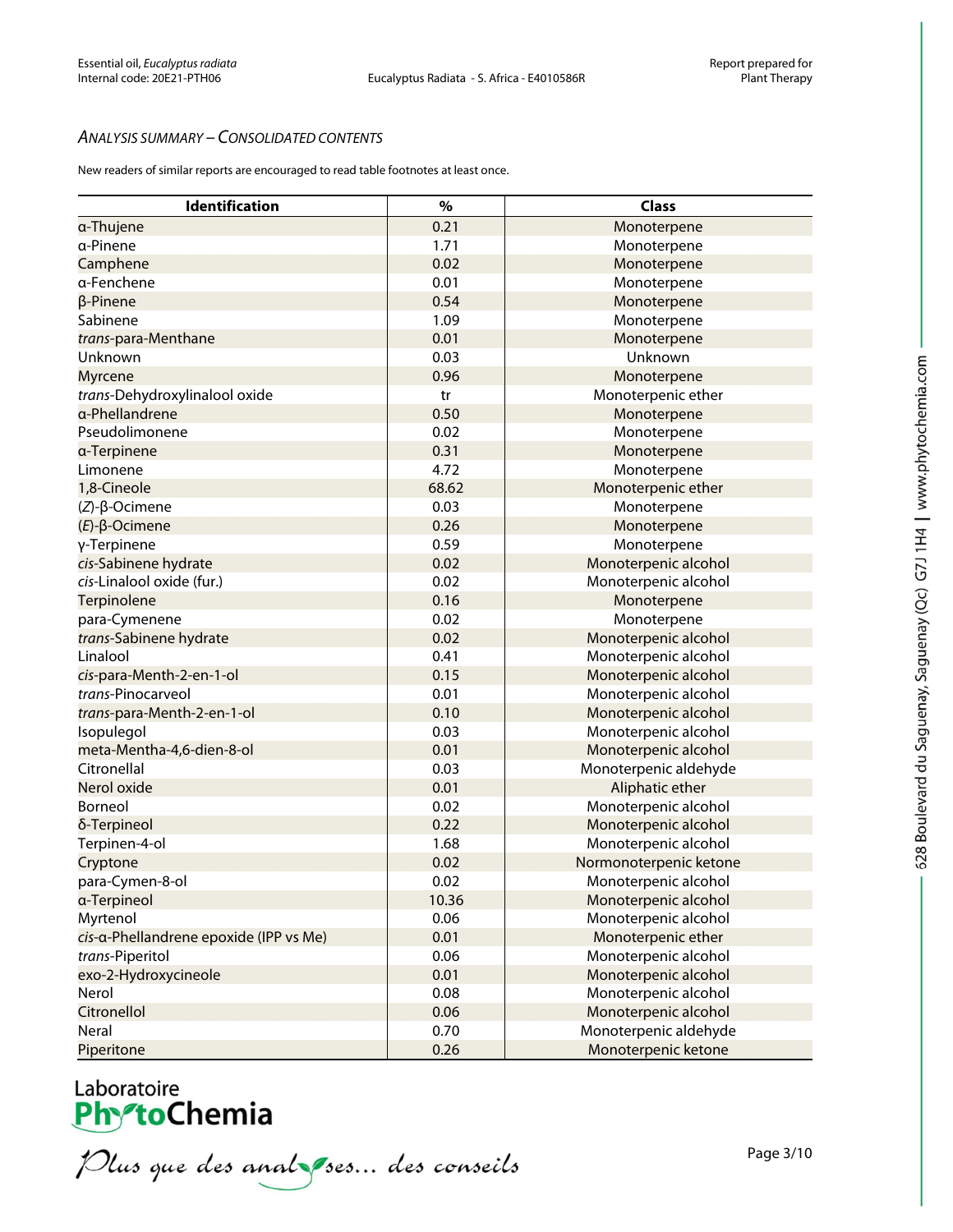| Geraniol                     | 0.90   | Monoterpenic alcohol   |
|------------------------------|--------|------------------------|
| trans-Ascaridole glycol      | 0.03   | Monoterpenic alcohol   |
| Geranial                     | 0.96   | Monoterpenic aldehyde  |
| <b>Unknown</b>               | 0.01   | Unknown                |
| cis-Ascaridole glycol        | 0.01   | Monoterpenic alcohol   |
| Unknown                      | 0.01   | Oxygenated monoterpene |
| exo-2-Hydroxycineole acetate | 0.01   | Monoterpenic ester     |
| a-Terpinyl acetate           | 1.64   | Monoterpenic ester     |
| Unknown                      | 0.01   | Unknown                |
| Methyl (E)-cinnamate         | 0.10   | Phenylpropanoid ester  |
| Geranyl acetate              | 0.04   | Monoterpenic ester     |
| <b>Unknown</b>               | 0.01   | Sesquiterpene          |
| Unknown                      | 0.02   | Unknown                |
| β-Caryophyllene              | 0.08   | Sesquiterpene          |
| Aromadendrene                | 0.01   | Sesquiterpene          |
| allo-Aromadendrene           | 0.02   | Sesquiterpene          |
| Bicyclogermacrene            | 0.15   | Sesquiterpene          |
| a-Elemol                     | 0.03   | Sesquiterpenic alcohol |
| Spathulenol                  | 0.02   | Sesquiterpenic alcohol |
| Caryophyllene oxide          | 0.03   | Sesquiterpenic ether   |
| Cubeban-11-ol                | 0.01   | Sesquiterpenic alcohol |
| Ledol                        | 0.02   | Sesquiterpenic alcohol |
| β-Eudesmol                   | 0.03   | Sesquiterpenic alcohol |
| <b>Consolidated total</b>    | 98.33% |                        |

tr: The compound has been detected below 0.005% of total signal.

Note: no correction factor was applied

**About "consolidated" data:** The table above presents the breakdown of the sample volatile constituents after applying an algorithm to collapse data acquired from the multi-columns system of PhytoChemia into a single set of consolidated contents. In case of discrepancies between columns, the algorithm is set to prioritize data from the most standard DB-5 column, and smallest values so as to avoid overestimating individual content. This process is semi-automatic. Advanced users are invited to consult the "Full analysis data" table after the chromatograms in this report to access the full untreated data and perform their own calculations if needed.

**Unknowns:** Unknown compounds' mass spectral data is presented in the "Full analysis data" table. The occurrence of unknown compounds is to be expected in many samples, and does not denote particular problems unless noted otherwise in the conclusion.



Plus que des analzes... des conseils

Page 4/10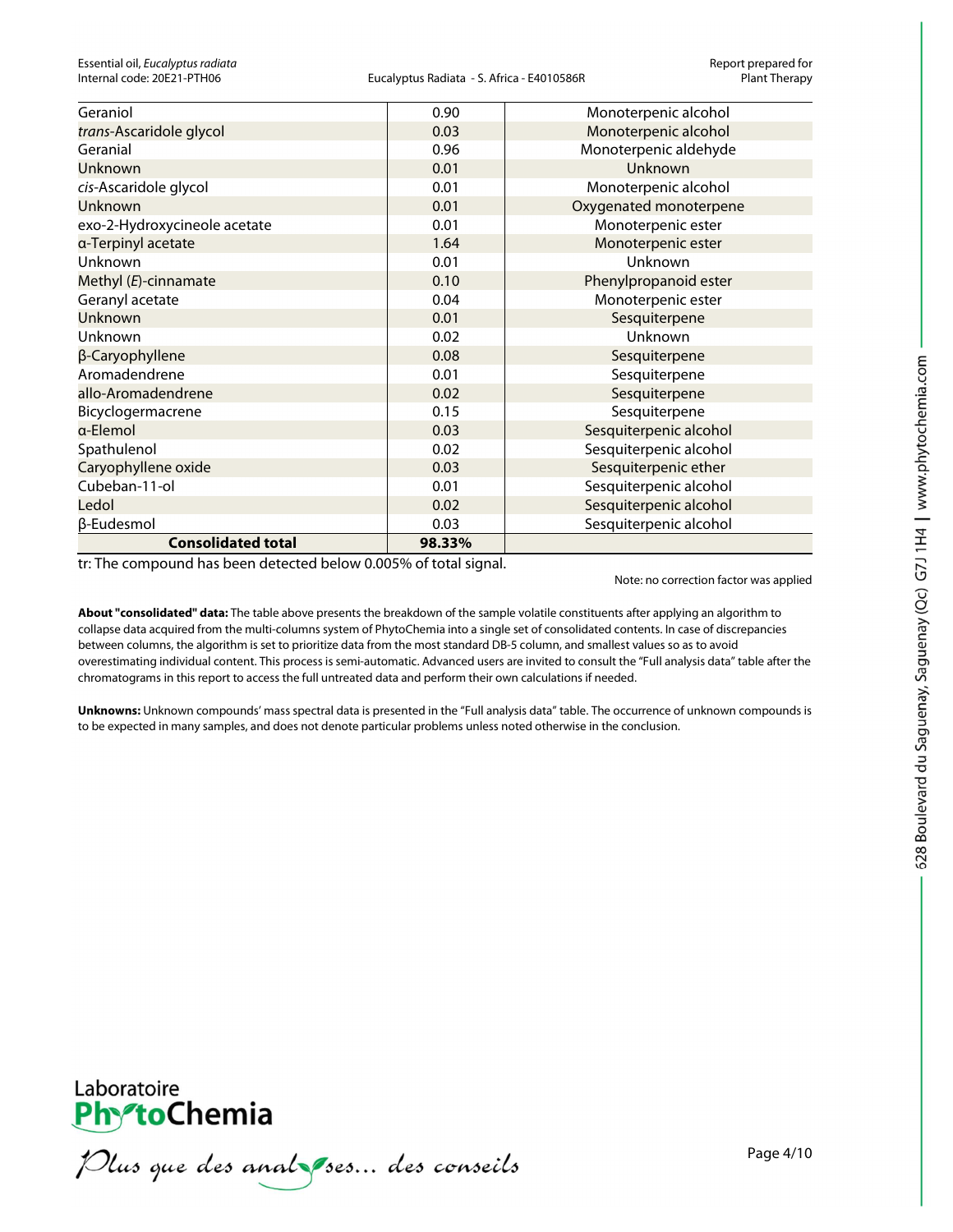# This page was intentionally left blank. The following pages present the complete data of the analysis.



Plus que des anal ses... des conseils

Page 5/10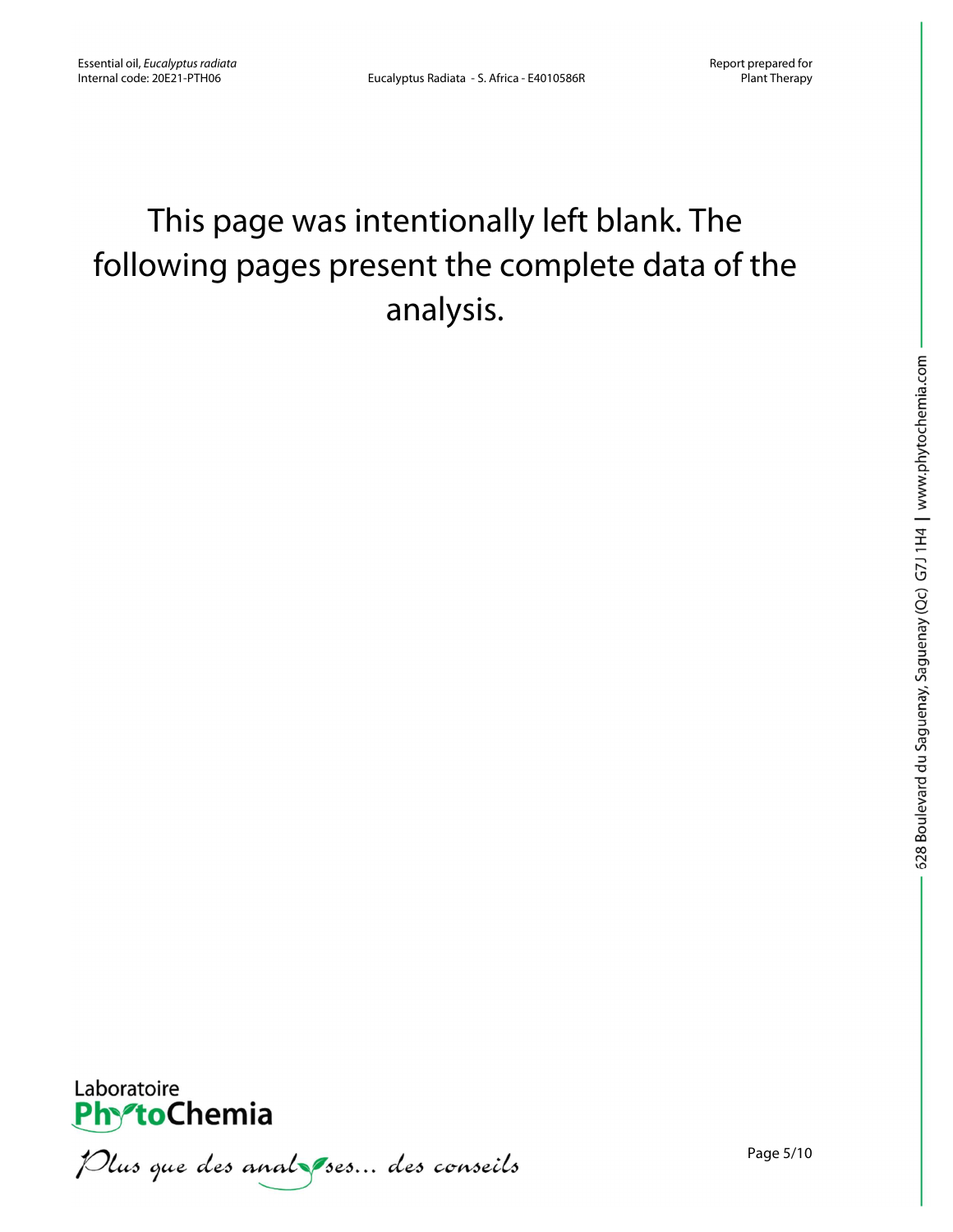Time (min)

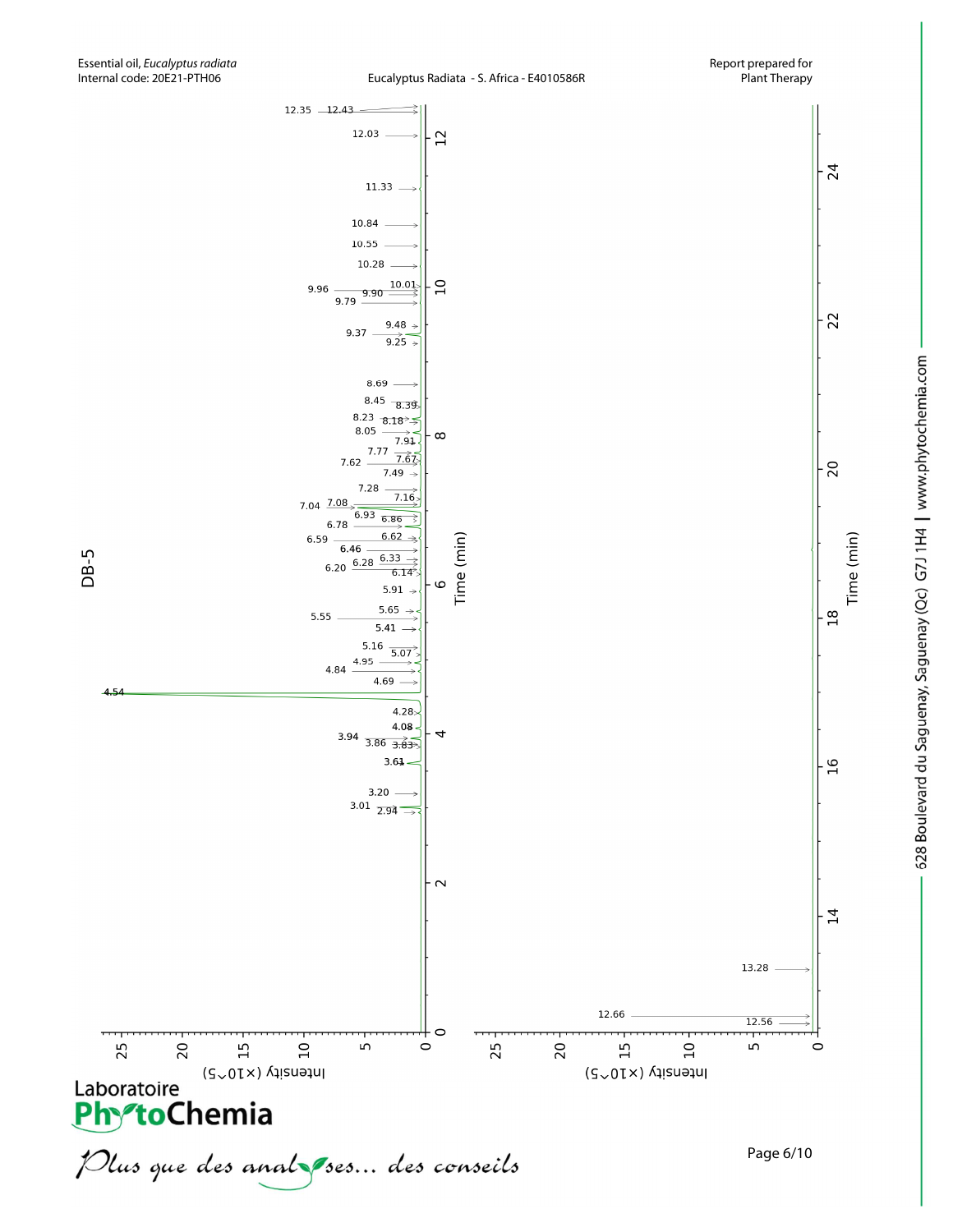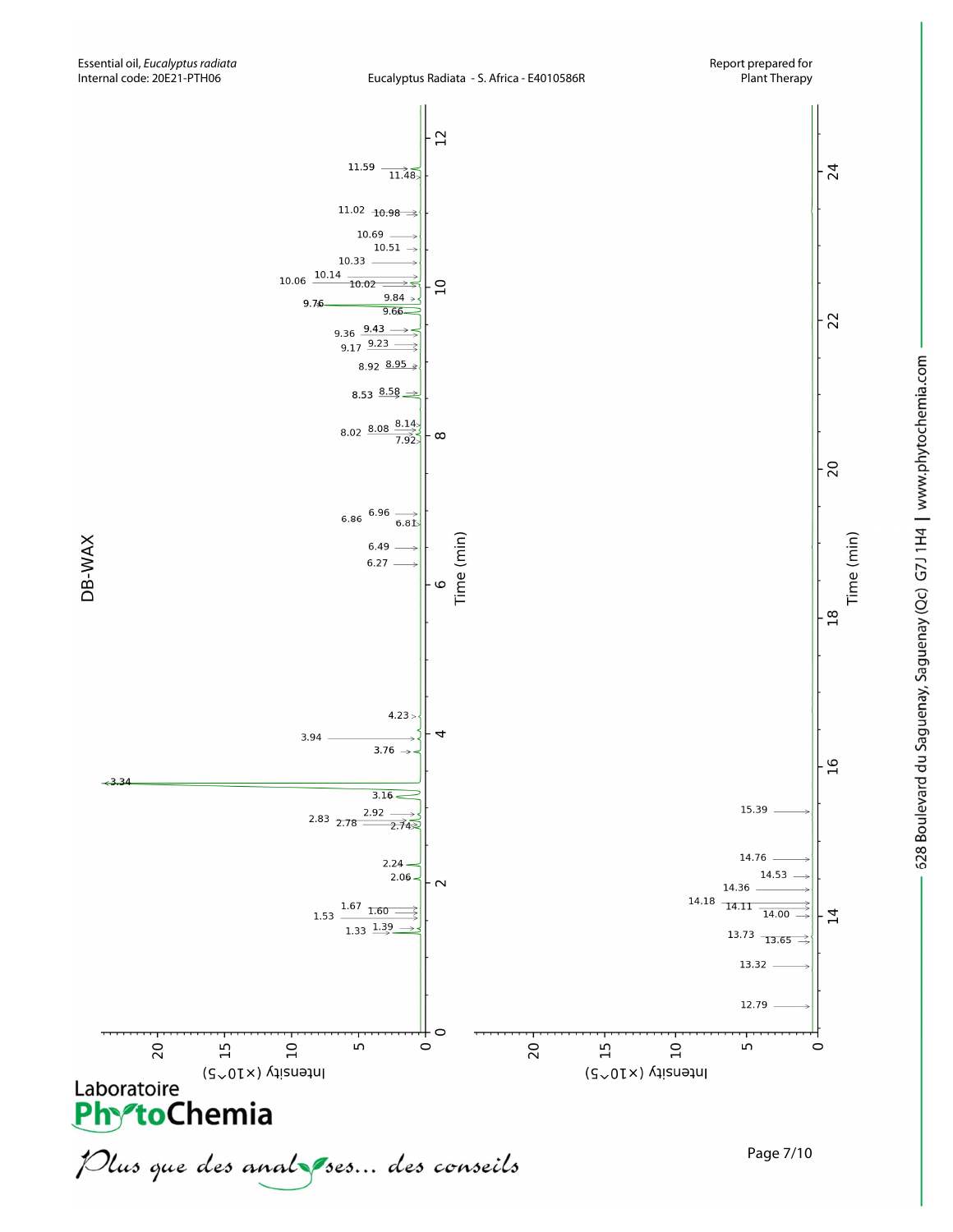#### *FULL ANALYSIS DATA*

| <b>Identification</b>                                                       | <b>Column DB-5</b> |      |         | <b>Column DB-WAX</b> |      |         |  |
|-----------------------------------------------------------------------------|--------------------|------|---------|----------------------|------|---------|--|
|                                                                             | R.T                | R.I  | $\%$    | R.T                  | R.I  | $\%$    |  |
| a-Thujene                                                                   | 2.94               | 925  | 0.21    | 1.39                 | 997  | 0.21    |  |
| a-Pinene                                                                    | 3.01               | 930  | 1.71    | 1.34                 | 989  | 1.68    |  |
| Camphene                                                                    | $3.20*$            | 942  | 0.03    | 1.67                 | 1024 | 0.02    |  |
| a-Fenchene                                                                  | $3.20*$            | 942  | [0.03]  | 1.60                 | 1018 | 0.01    |  |
| β-Pinene                                                                    | $3.61*$            | 969  | 1.65    | 2.06                 | 1063 | 0.54    |  |
| Sabinene                                                                    | $3.61*$            | 969  | [1.65]  | 2.24                 | 1081 | 1.09    |  |
| trans-para-<br>Menthane                                                     | 3.83               | 984  | 0.01    | 1.53                 | 1011 | tr      |  |
| Unknown [m/z 67,<br>68 (95), 43 (73), 94<br>$(65)$ , 79 $(54)$ , 41<br>(50) | 3.86               | 986  | 0.03    |                      |      |         |  |
| Myrcene                                                                     | $3.94*$            | 992  | 0.96    | 2.83                 | 1131 | 0.96    |  |
| trans-<br>Dehydroxylinalool<br>oxide                                        | $3.94*$            | 992  | [0.96]  | $3.34*$              | 1171 | 68.63   |  |
| a-Phellandrene                                                              | $4.08*$            | 1000 | 0.53    | 2.74                 | 1123 | 0.50    |  |
| Pseudolimonene                                                              | $4.08*$            | 1000 | [0.53]  | 2.78                 | 1126 | 0.02    |  |
| a-Terpinene                                                                 | 4.28               | 1013 | 0.31    | 2.92                 | 1137 | 0.30    |  |
| Limonene                                                                    | $4.54*$            | 1030 | 74.20   | 3.16                 | 1156 | 4.72    |  |
| 1,8-Cineole                                                                 | $4.54*$            | 1030 | [74.20] | $3.34*$              | 1171 | [68.63] |  |
| $(Z)$ - $\beta$ -Ocimene                                                    | 4.69               | 1039 | 0.03    | $3.76*$              | 1203 | 0.61    |  |
| $(E)-\beta$ -Ocimene                                                        | 4.84               | 1048 | 0.26    | 3.94                 | 1216 | 0.26    |  |
| γ-Terpinene                                                                 | 4.95               | 1056 | 0.59    | $3.76*$              | 1203 | [0.61]  |  |
| cis-Sabinene<br>hydrate                                                     | 5.07               | 1063 | 0.02    | 6.86                 | 1426 | 0.05    |  |
| cis-Linalool oxide<br>(fur.)                                                | 5.16               | 1069 | 0.02    | 6.49                 | 1398 | 0.02    |  |
| Terpinolene                                                                 | $5.41*$            | 1084 | 0.19    | 4.23                 | 1238 | 0.16    |  |
| para-Cymenene                                                               | $5.41*$            | 1084 | [0.19]  | 6.27                 | 1382 | 0.02    |  |
| trans-Sabinene<br>hydrate                                                   | 5.55               | 1094 | 0.02    | 7.92                 | 1505 | 0.01    |  |
| Linalool                                                                    | 5.65               | 1100 | 0.41    | 8.02                 | 1513 | 0.42    |  |
| cis-para-Menth-2-<br>en-1-ol                                                | 5.91               | 1117 | 0.15    | 8.08                 | 1517 | 0.16    |  |
| trans-Pinocarveol                                                           | 6.14               | 1132 | 0.01    | 9.23                 | 1607 | 0.02    |  |
| trans-para-Menth-<br>$2$ -en-1-ol                                           | 6.20               | 1136 | 0.10    | 8.92                 | 1582 | 0.12    |  |
| Isopulegol                                                                  | 6.28               | 1140 | 0.03    | 8.14                 | 1522 | 0.02    |  |
| meta-Mentha-4,6-<br>dien-8-ol                                               | 6.34               | 1144 | 0.01    | 9.36                 | 1617 | 0.01    |  |
| Citronellal                                                                 | $6.46*$            | 1152 | 0.05    | 6.96                 | 1433 | 0.03    |  |
| Nerol oxide                                                                 | $6.46*$            | 1152 | [0.05]  | 6.81                 | 1422 | 0.01    |  |
| <b>Borneol</b>                                                              | 6.59               | 1161 | 0.02    | $9.76*$ †            | 1650 | 10.60   |  |
| δ-Terpineol                                                                 | 6.62               | 1163 | 0.22    | $9.43*$              | 1623 | 0.89    |  |
| Terpinen-4-ol                                                               | 6.78               | 1173 | 1.68    | $8.53*$              | 1552 | 1.66    |  |
| Cryptone                                                                    | 6.86               | 1178 | 0.02    | 9.17                 | 1602 | 0.04    |  |
| para-Cymen-8-ol                                                             | 693                | 1183 | 0.02    | 1148                 | 1793 | 0.02    |  |

Laboratoire<br>**Phy<sup>s</sup>toChemia** 

Plus que des analzes... des conseils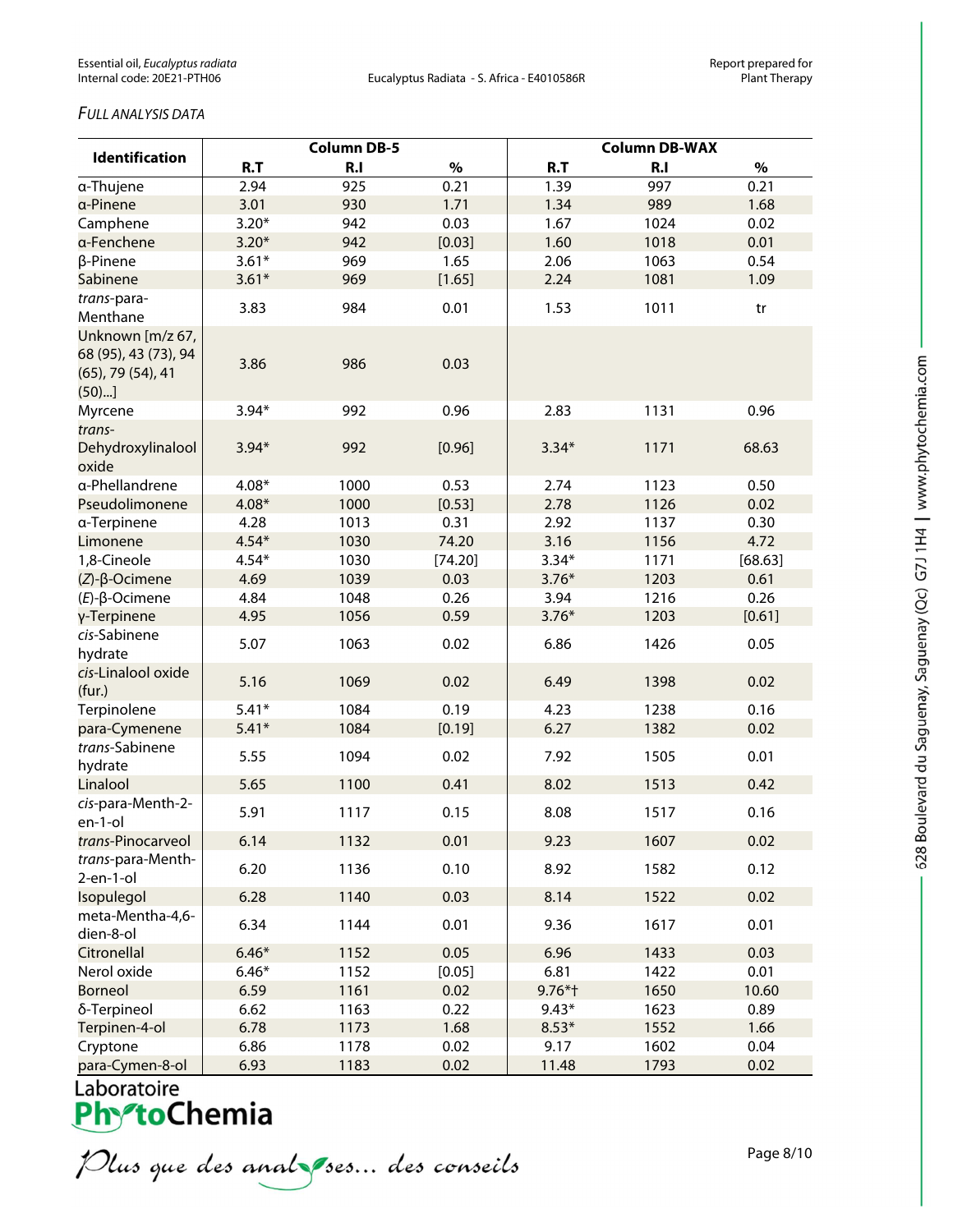Essential oil, *Eucalyptus radiata* Report prepared for

Eucalyptus Radiata - S. Africa - E4010586R

| a-Terpineol                                                                         | 7.04  | 1190 | 10.36 | 9.76*†  | 1650 | [10.60] |
|-------------------------------------------------------------------------------------|-------|------|-------|---------|------|---------|
| Myrtenol                                                                            | 7.08  | 1193 | 0.06  |         |      |         |
| cis-a-Phellandrene                                                                  |       |      |       |         |      |         |
| epoxide (IPP vs<br>Me)                                                              | 7.16  | 1198 | 0.01  | 10.98   | 1751 | 0.01    |
| trans-Piperitol                                                                     | 7.28  | 1206 | 0.06  | 10.33   | 1696 | 0.08    |
| $exo-2-$<br>Hydroxycineole                                                          | 7.48  | 1220 | 0.01  | 11.59*  | 1803 | 0.94    |
| Nerol                                                                               | 7.62  | 1230 | 0.08  | 11.02   | 1754 | 0.10    |
| Citronellol                                                                         | 7.67  | 1233 | 0.06  | 10.69   | 1726 | 0.07    |
| <b>Neral</b>                                                                        | 7.77  | 1240 | 0.70  | $9.43*$ | 1623 | [0.89]  |
| Piperitone                                                                          | 7.91  | 1249 | 0.26  | 9.84+   | 1656 | [10.60] |
| Geraniol                                                                            | 8.05  | 1259 | 0.90  | 11.59*  | 1803 | [0.94]  |
| trans-Ascaridole<br>glycol                                                          | 8.18  | 1268 | 0.03  | 14.18   | 2039 | 0.01    |
| Geranial                                                                            | 8.23  | 1272 | 0.96  | 10.06   | 1674 | 0.98    |
| Unknown [m/z 94,<br>79 (78), 59 (59), 43<br>(25)                                    | 8.39  | 1282 | 0.01  | 14.53   | 2072 | 0.01    |
| cis-Ascaridole<br>glycol                                                            | 8.45  | 1287 | 0.01  | 14.76   | 2094 | 0.01    |
| Unknown [m/z 59,<br>94 (99), 79 (68), 43<br>(32), 97 (17) 137<br>(8)                | 8.69  | 1303 | 0.01  |         |      |         |
| $exo-2-$<br>Hydroxycineole<br>acetate                                               | 9.25  | 1338 | 0.01  | 10.14   | 1681 | 0.02    |
| a-Terpinyl acetate                                                                  | 9.37  | 1346 | 1.64  | 9.66    | 1642 | 1.64    |
| Unknown [m/z 43,<br>95 (62), 107 (45),<br>110 (41), 55 (28),<br>67 (25)]            | 9.48  | 1354 | 0.01  | 14.00   | 2022 | 0.02    |
| Methyl $(E)$ -<br>cinnamate                                                         | 9.79  | 1376 | 0.10  | 13.73   | 1996 | 0.12    |
| Geranyl acetate                                                                     | 9.90  | 1384 | 0.04  | 10.51   | 1711 | 0.04    |
| Unknown [m/z 93,<br>122 (98), 161 (98),<br>107 (86), 95 (46),<br>105 (72) 204 (34)] | 9.96  | 1388 | 0.01  |         |      |         |
| Unknown [m/z 79,<br>59 (80), 94 (49), 43<br>(41), 109 (30), 93<br>(25)              | 10.01 | 1392 | 0.02  |         |      |         |
| β-Caryophyllene                                                                     | 10.28 | 1411 | 0.08  | $8.53*$ | 1552 | [1.66]  |
| Aromadendrene                                                                       | 10.56 | 1431 | 0.01  | 8.58    | 1556 | 0.02    |
| allo-                                                                               |       |      |       |         |      |         |
| Aromadendrene                                                                       | 10.84 | 1453 | 0.02  | 8.95    | 1585 | 0.02    |
| Bicyclogermacrene                                                                   | 11.33 | 1489 | 0.15  | 10.02   | 1671 | 0.17    |
| a-Elemol                                                                            | 12.03 | 1544 | 0.03  | 14.11   | 2032 | 0.01    |
| Spathulenol                                                                         | 12.35 | 1568 | 0.02  | 14.36   | 2056 | 0.03    |
| Caryophyllene                                                                       | 12.43 | 1575 | 0.03  | 12.79   | 1909 | 0.01    |

Caryophyllene<br>
Laboratoire<br>
PhytoChemia<br>
Dlus que des analyses... des conseils